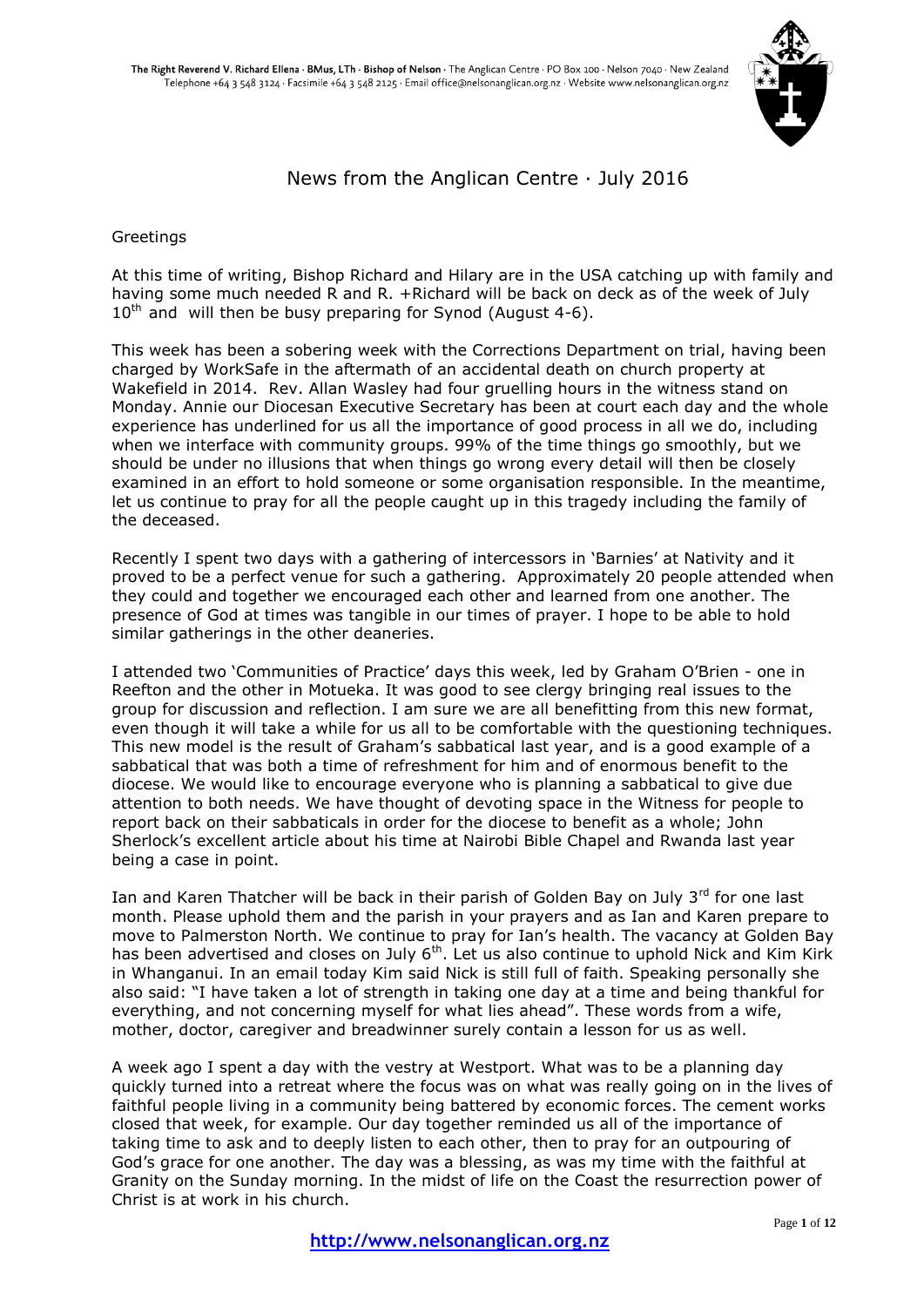It is only a week before our School of Preaching weekend. For those of you who have not experienced ministry in other dioceses it would be easy to take for granted what is provided in our diocese. We are really blessed through what is offered through BTC. Let us take full advantage of it. Clergy Conference is from September 25-28 and Graham has worked hard to put a stimulating programme together for us.

Our annual Mission Order of St. Paul (MOSP) Conference this year will be held in Blenheim from August 19 -21 $^{\text{st}}$ . Last year at our inaugural conference, Bishop Justin was our quest speaker. He was inspirational. Details of this year's programme will be available shortly.

With every blessing

David (Bishop's Chaplain)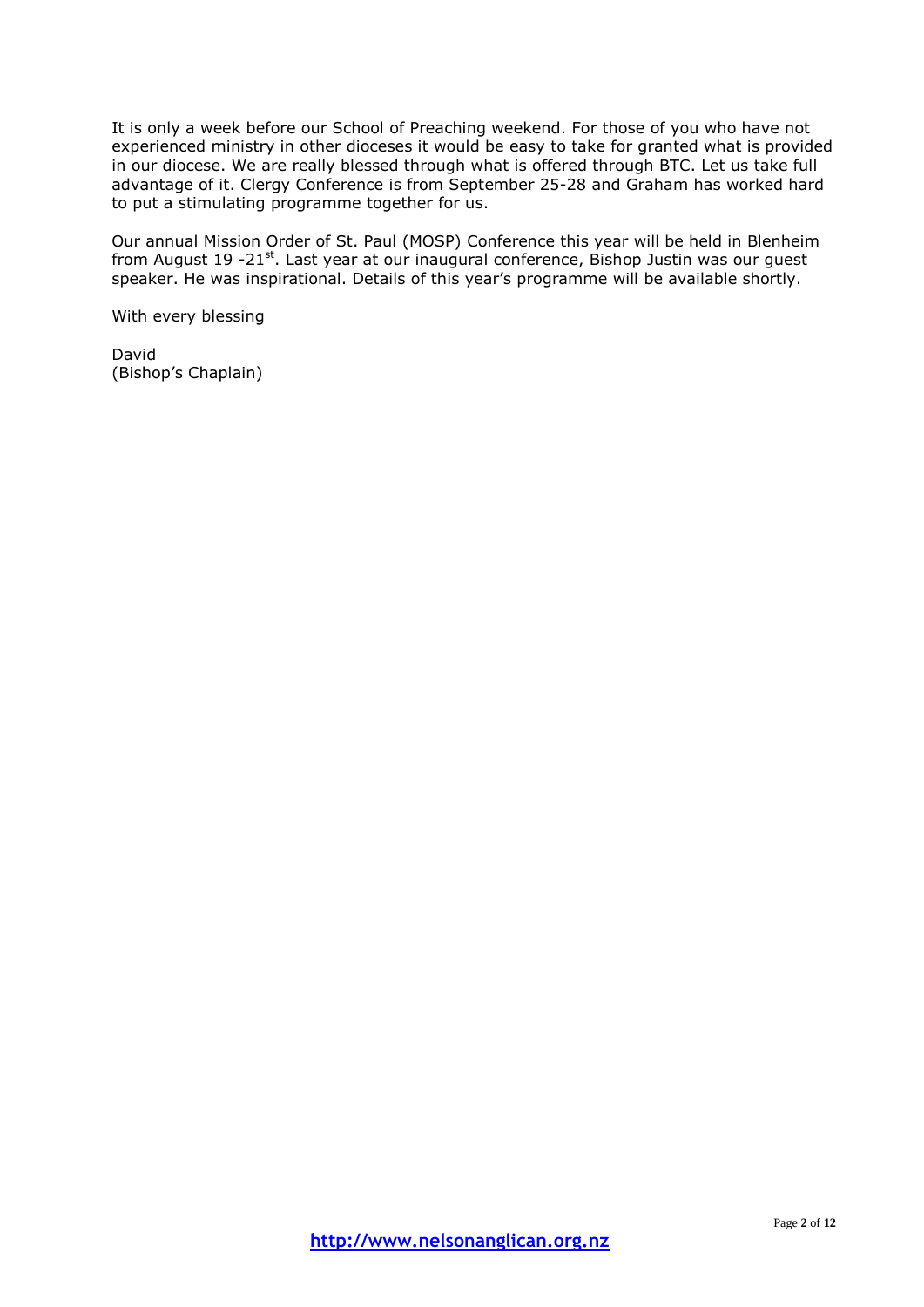The following for your information and parish newsletters

## **PRAYERS**

- Continued prayers for Ian and Karen Thatcher and Nick and Kim Kirk.
- For Golden Bay Parish as they seek a new vicar.
- +Richard and Hilary for a safe and refreshing time away
- For the Diocesan Synod gathering from 4-6 August

# **NOTICES**

(refer to 'Ministry Education' for details of training events coming up)

**Called to Care: Sharing the FCN Experience** – Faith Community Nurses Association, 2016 Conference in Nelson, 10 & 11 September at NMDHB Seminar Centre, Braemar Campus, Nelson. To register go to [www.faithcommunitynursing.nz](http://www.faithcommunitynursing.nz/)



**Anglican Missions (AM) Projects Booklet** for 2016 was recently sent out to parishes giving information about the projects that are being supported by AM during 2016.

It is hoped that this information will provide all who give so generously with details about where their donations go; and also provide opportunities for parishes and individuals to target their giving to support particular projects. AM hopes that this will make missions giving more meaningful as well as assisting parishes to promote sustainable missions giving by choosing to select a specific project (or projects) to support.

If your Parish did not receive a copy of the Projects Booklet or would like further copies please contact Linda at [info@angmissions.org.nz](mailto:info@angmissions.org.nz) or

phone (04) 473 5172.

### **Pilgrimage in the footsteps of St Francis and the early Celtic Christians**

for 26 days through Umbria, Tuscany, Rome, England, Wales, Ireland and Scotland. **Highlights include:** Easter Sunday in Assisi; walking in the hills, forests and towns of Umbria and Tuscany visiting places that were important in the life of St Francis; visiting Canterbury Cathedral for worship and a workshop by the Director of Music; exploring significant sites of ancient Celtic Christianity in Wales, Ireland and Scotland; spending time on the Islands of Iona and Lindisfarne.

**Accommodation** is in some amazing venues and retreat centres. **Pilgrimage leaders** are Rev John Hornblow and Dr Jenny Boyack from All Saints Parish, Palmerston North. The pilgrimage is from **15 April to 10 May 2107** and limited to 20 people. The pilgrimage is offered through The House Of Travel. Already about 10 very keen people have enrolled and only 20 will be able to journey with us. Registrations of interest should be in by 1 Sept. Thanks for your interest.

For more information visit [www.pilgrimagenz.nz](http://www.pilgrimagenz.nz/) or email for a full itinerary to [hornblow@ihug.co.nz](mailto:hornblow@ihug.co.nz).

### **FOR ALL THE SAINTS - A RESOURCE FOR THE COMMEMORATIONS**

Versions Available: Liturgical @ \$30 + postage (with single paragraph summary, sentences, collects, readings)

Biographical (Vols 1 & 2) @ \$60 + postage (Liturgical material plus full biography/ explanation). Order & delivery request Email: [gensec@anglicanchurch.org.nz,](mailto:gensec@anglicanchurch.org.nz) Phone: (09) 521 4439,

The Anglican Church General Synod Office. PO Box 87188 Meadowbank AUCKLAND 1742

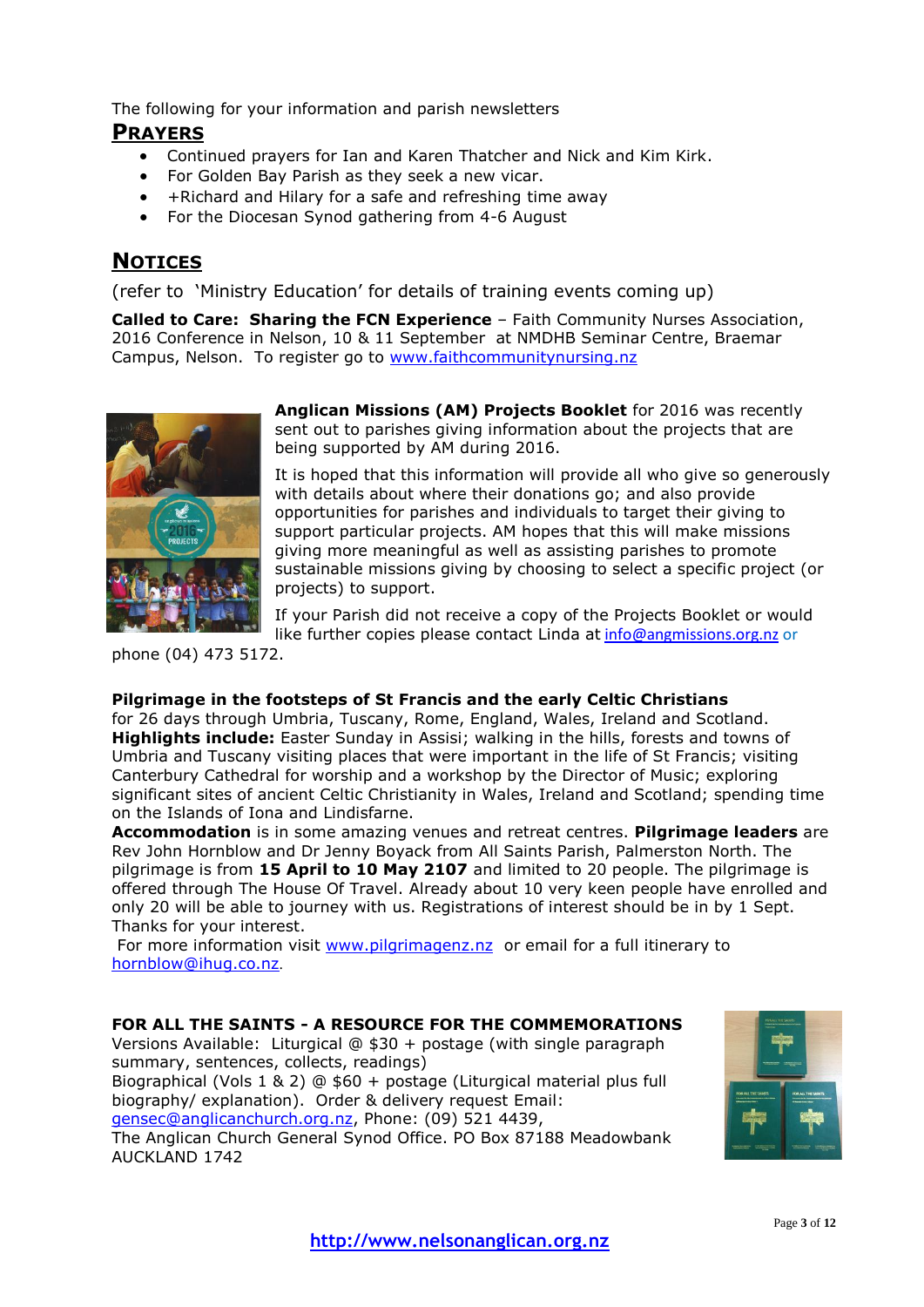**Bible Lands Pilgrimage** - You are warmly invited to join a 5-week Bible Lands Pilgrimage (In the Footsteps of Jesus) to Israel, Jordan and the Palestinian Territories culminating with Easter in Jerusalem, 2017 (sponsored by FMC Travel Club, NZ). Registrations close 15 July 2016. **For full details, please contact Phillip Donnell 021 172 3244,**  [pjdonnell@orcon.net.nz](mailto:pjdonnell@orcon.net.nz) (more information attached with this email)

**A Handbook for Healing of Memories Ministry** – by Archdeacon Robin Kingston. Available through the Anglican Centre office 0305483124, [reception@nelsonanglican.nz](mailto:reception@nelsonanglican.nz) or Nicky Hawes at office@greymouthanglican.co.nz Price: \$20, plus \$5 for postage.



**Glimpses of Te Omanga** – over a hundred stories relating to the hospice movement and



palliative care. While the stories collated give glimpses of life especially at Te Omanga hospice, they nevertheless would reflect the atmosphere experienced at hospices up and down NZ. Coming from the heart and often reflecting deep emotion, the stories do much to correct some widespread 'myths' about hospices. collated by Beryl Anderson.Cost per copy \$20 plus \$3 postage. Proceeds to the hospice movement. Purchase through Beryl: 04 5892141 Email: [dougandberyl@xtra.co.nz](mailto:dougandberyl@xtra.co.nz)

**NZ Faith Community Nurses Conference in Nelson!** 'Called to Care' Sharing the FCN Experience. Saturday 10 and Sunday 11 September 2016 at NMDHB Seminar Centre, Braemar Campus, Waimea Rd, Nelson. See [www.faithcommunitynursing.nz](http://www.faithcommunitynursing.nz/)

## **MINISTRY EDUCATION**

Please note the range of events coming soon - especially the School of Preaching with Rob Harley and Clergy and Lay workers Conference. Also please tell your leaders about the range of small group resources available. God Bless - Graham

## **TRAINING EVENTS 2016**

### **EQUIP MINISTRY EDUCATION**

EQUIP is part of Diocesan ministry education and is designed at an appropriate for anyone to attend to learn about ministry skills. **Please advertise these in your parish and invite current and future ministry leaders to attend.** As you are aware, BTC is thinking about ways to make lay training/discipleship more accessible, and Andrew and I will be meeting with the regional deaneries in the New Year to discuss this further. Topics for 2016 (will finish off this 3 year cycle):

- Unit 5 Discipleship and Gifts of the Holy Spirit
- Unit 6 Contemporary Pastoral Care
- Unit 8 Everyday Evangelism

## **Marlborough: (St Christopher's)**

September 3 Unit 8

## **Nelson/Waimea (St Stephen's Tahunanui)**

October 15 Unit 8

## **Mawhera**

- July 30 (St John's Westport) Unit 6
- November 5 (Holy Trinity Greymouth) Unit 8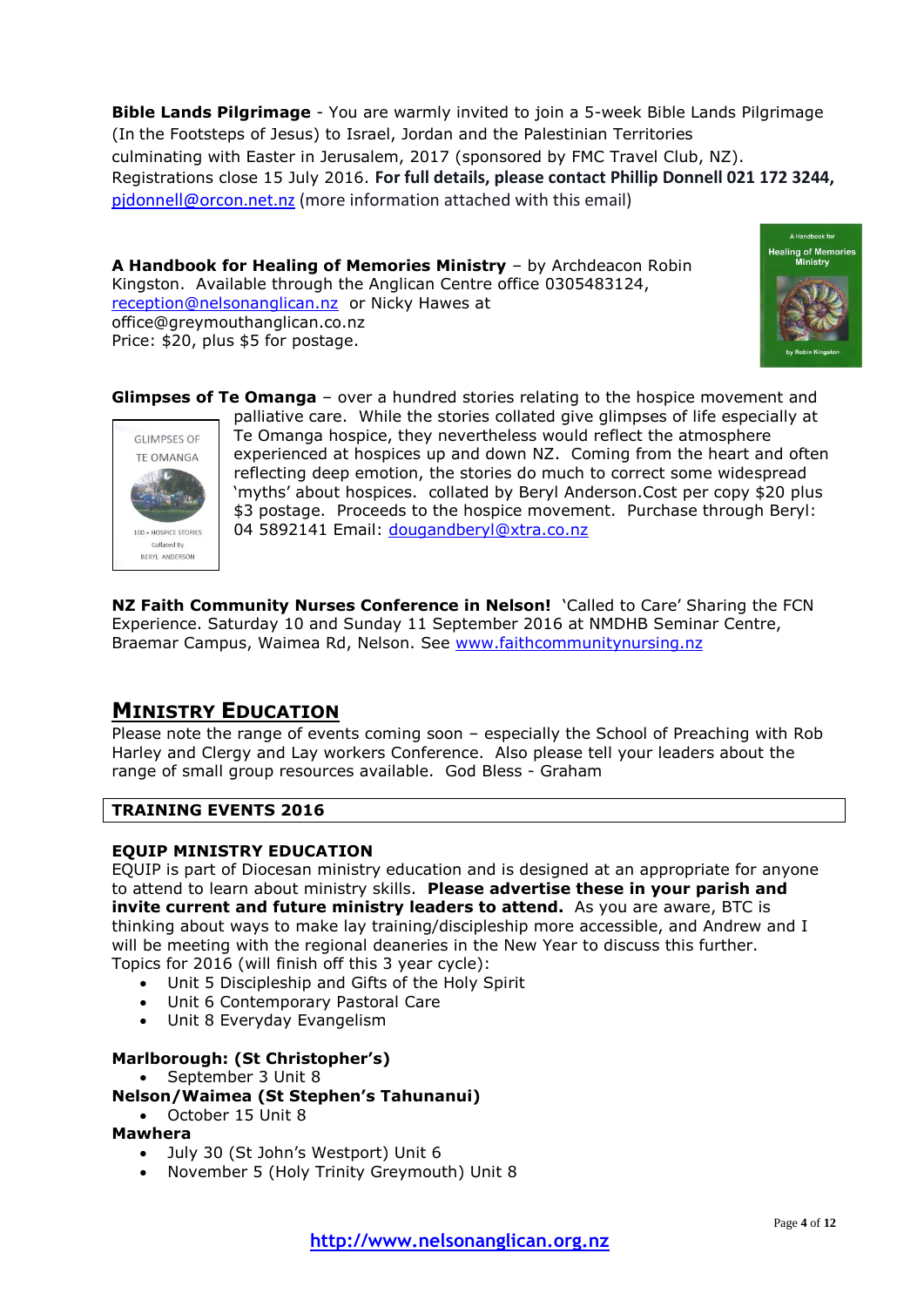If you are interested in tailoring some training for your parish or a cluster of parishes please ring to have a chat about possibilities.

## **SCHOOL OF PREACHING**

Rob Harley is coming back to run his new course "Storycraft". This is a brand new course on telling stories as a key to changing lives. In this course you will:

- analyze the crafts and skills employed by world-class communicators and learn how words, concepts and ideas can be woven into a captivating message.
- do practical, work-shop based exercises to build a whole new way of engaging listeners by use of your personal story and stories from around the world.
- learn how to bring humour, life, and dozens of other proven 'tricks of the trade' into your talks
- learn how to bring humour, life, and dozens of other proven 'tricks of the trade' into your talks
- find a new level of personal excitement in the process of shaping and delivering your messages.

#### **Dates: Fri July 8 (7-9pm) and Sat July 9 (9.30-4pm). Venue: All Saints, Nelson. Cost: \$65 per delegate (discounted to \$15 for Members of Anglican Churches) TO REGISTER GO TO THE BTC website** [\(www.bishopdale.ac.nz](http://www.bishopdale.ac.nz/), click "events" tab and scroll down)

#### **CLERGY AND LAY WORKERS CONFERENCE**

The theme for our 2016 conference is "Discipleship" (see attached PDF brochure).

Date: **Sept 26-28** (first week of school holidays)

Location: Lake Rotoiti (Alpine Lodge and Community Hall).

Begin 12.30pm Monday Sept 26 with Lunch

Finish 2.30pm Wednesday Sept 28 after Communion.

Keynote Speakers:

- Kevin Ward Knox College, Dunedin "Cultural context of discipleship".
- Paul Burton Unite Church, Nelson "Building a Discipleship Culture".
- Rosemary Dewerse St John's College, Auckland.

Workshops: Planning to have workshop options on the Tuesday afternoon Kid's Programme: There will be a programme organized for a range of ages.

The registrations for the 2016 conference are now open via the BTC [\(www.bishopdale.ac.nz,](http://www.bishopdale.ac.nz/) click "events" tab and scroll down) and Dio website. Please also see the attached brochure for details. A few things to note:

- First, we need registrations in promptly to sort out accommodation
- Second, cost please remember that the conference has the first call on your training budgets and that includes cost of spouse
- Third, if you are a parish Vicar, can you please encourage your paid lay staff to attend, and if they do not have a training budget, ask vestry to cover the registrations cost. You may also have other "staff" such as interns or key lay workers (eg youth, children's, elder care) they are also welcome. This is a great chance to build team.

### **Clinical Pastoral Education (CPE) 2017**

The dates for 2017 have now been finalized, so If you are considering CPE please put these in your diary NOW. If you want to do CPE (including for course credit towards Laidlaw Grad Dip or B Theol), please talk to Graham about the requirements.

CPE course dates for 2017 (Thursday and Friday) are: Feb 8, 9, 10 - Begin Feb 23, 24 March 9, 10 March 23, 24 – Mid Course April 6,7 April 27,28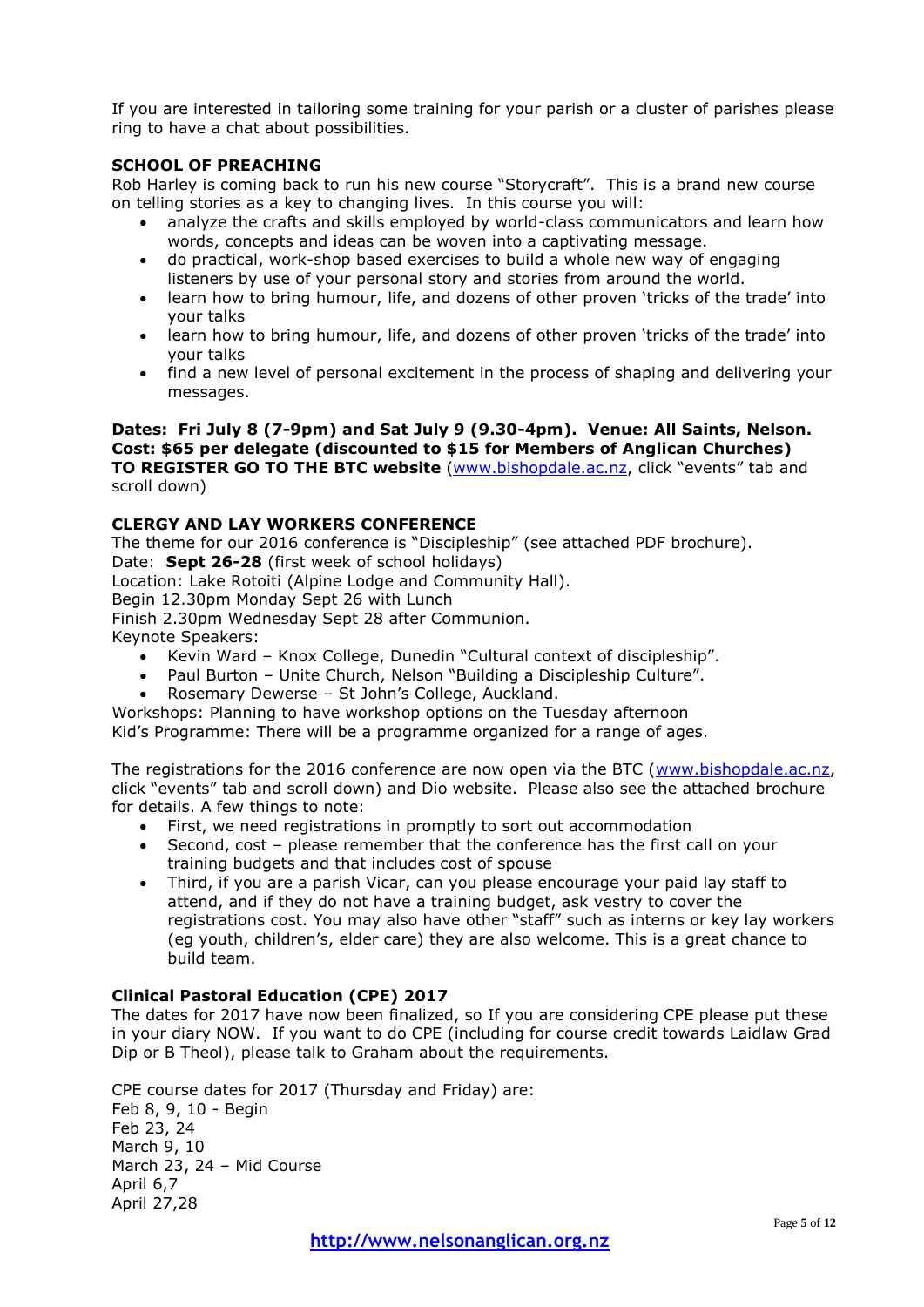May 11,12 May 25, 26 June 8, 9 (Final Evaluations)

## **POST ORDINATION MINISTRY DEVELOPMENT (POMD):**

The new "Community of Practice" model for post-ordination professional development is now underway across the Diocese, and it has been great to see the engagement within the groups. Dates are indicated below:

|           | Mawhera | Nelson | Waimea | Marlborough |  |
|-----------|---------|--------|--------|-------------|--|
|           |         |        |        |             |  |
| January   |         |        |        |             |  |
| February  | 19      |        |        |             |  |
| March     |         |        |        |             |  |
| April     | 8       |        |        |             |  |
| May       |         | 05     | 12     | 19          |  |
| June      | 17      | 23     | 28     |             |  |
| July      | 29      |        |        | 21          |  |
| August    |         | 18     | 25     |             |  |
| September |         |        |        |             |  |
| October   | 7       | 13     | 27     |             |  |
| November  | 25      |        | 24     | 17          |  |
| December  |         | 01     |        |             |  |

## **MINISTRY INTERNSHIP SCHEME**

If you are interested in this for 2016/2017 now is a good time to begin a conversation with myself, your vestry and any possible intern. Please remember that an intern is a training position, so the intern needs to be working under someone with experience. We now have the exciting development of offering a 1yr fulltime diploma which majors on internship (20hrs per week) which would be ideal for any young person wanting to do a gap year programme or gain experience in Christian ministry (see attached PDF). Our two internship options are:

a. *Fulltime Diploma of Christian Studies (Internship).*

The BTC Diploma in Christian Studies (Ministry Internship) is a 1 year fulltime diploma, designed to equip students for church-based ministry through an introduction to biblical and theological studies and mentored spiritual formation as reflective practitioners in a church-based setting. The 20 hours of ministry per week forms the basis of a 30 credit Internship paper as well as 2 other 15 credit papers at level 4 or 5 per semester (60 credits per semester; 120 credits total). On completion of the Diploma in Christian Studies (Internship) students will have developed the capacity to tell the biblical story, to read the Scriptures within their wider historical context and to understand a theological framework for life and ministry. They will have been equipped for effective leadership and ministry in the church and in the world through mentored and coached hands-on involvement in ministry and reflective practice.

Costing: 20hrs/week or DipCS (Internship)  $$16.50@20$ hrs = \$17,160.00 Kiwisaver  $@4\% = $686.00$  $ACC = $75.00$ Total  $= $17,921 ($12,000$  Min Ed + \$6,000 parish)

*b. Fulltime BTC (4 papers/semester) and 10hrs ministry per week.*

There are a number of fulltime Dip CS, B.Theol or B.Min students who are also engaging in significant church ministry and leadership, especially those looking at fulltime ministry and ordination. This pathway enables them to gain valuable practical ministry experience with supervision and mentoring as well as earn some money.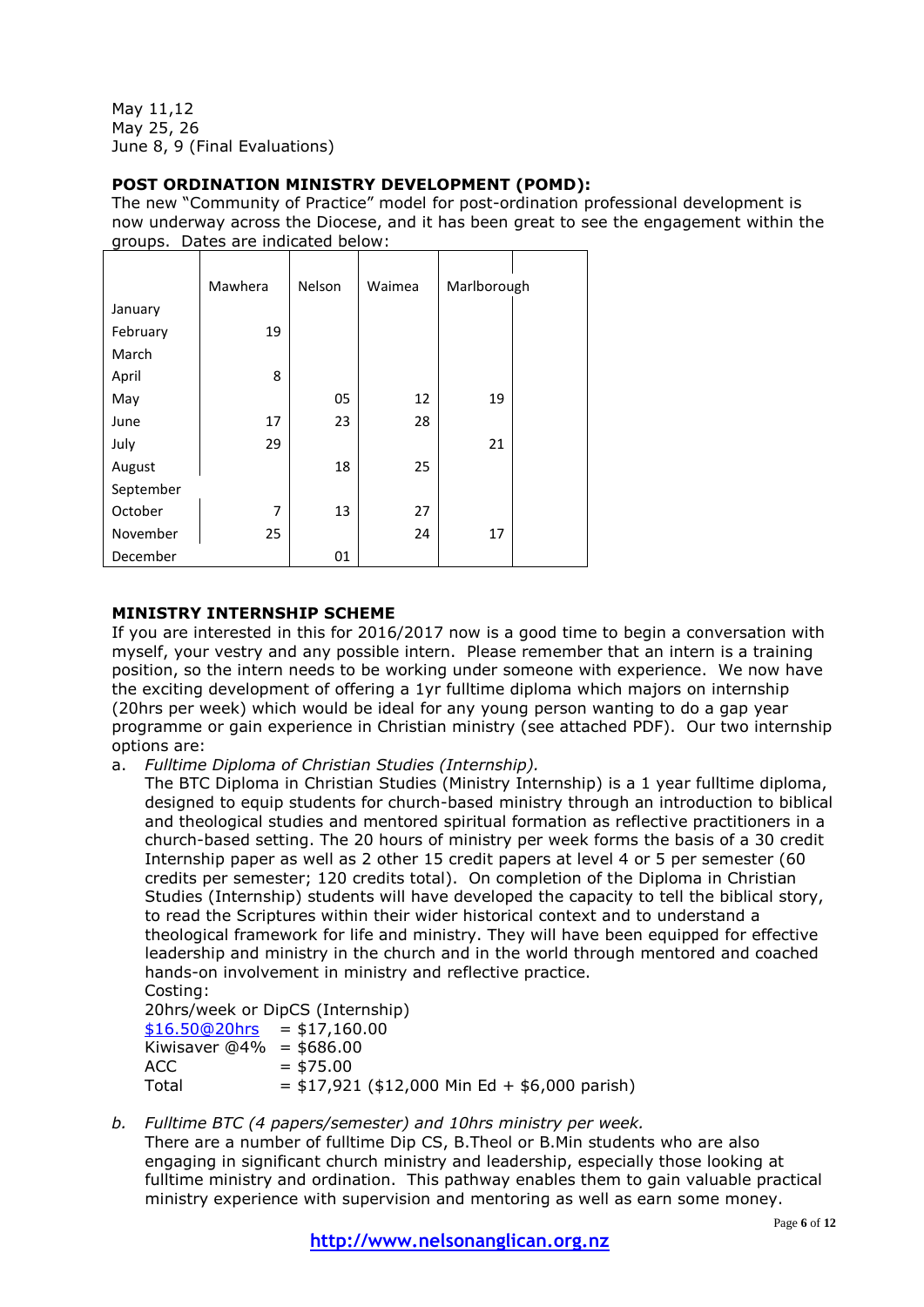These students would be encouraged to take at least 1 internship paper (15 credit) to aid their ministry reflection and integration.

Costing: 10hr per week  $$16.50@20$ hrs = \$8,580.00 Kiwisaver  $@4\% = $343$  $ACC = $37.00$ Total  $= 8,960.00$  (\$5,000 Min Ed + \$4,000 parish)

### **LATIMER MINISTRY RETREAT 2016**

Monday 10th - Wednesday 12th October **Details TBA**

### WILLOWCREEK LEADERSHIP SUMMIT 2016

#### The Nelson GLS date is confirmed as **Friday 4 November.**

Again we have been offered a discounted rate so that if you book by October 4 the cost will be \$52 (not \$100), and this will be paid by ministry education.

To register, go to the Willowcreek NZ web site and enter the same coupon code **nelson anglican**, (this will give you a 100% discount and I will be invoiced in bulk). This is open to clergy and lay leaders.

#### **RECOMMENDED BOOKS**

- Deborah van Deusen Hunsinger, *Pray Without Ceasing: revitalising pastoral care*. Grand Rapids: Wm B Eerdmans, 2006. One of the best books on pastoral care you can read.
- Ewan Kelly. Meaningful Funerals: Meeting the theological and pastoral challenge in a postmodern era. London: Mowbray, 2008
- Steve Addison. Pioneering Movements: Leadership that multiplies disciples and Churches. Downers Grove: IVP, 2015.
- Chuck Collins. Reformation Anglicanism: Biblical, Generous, Beautiful. Newport Beach: Anglican House Publishers, 2014. A clear and easy-to-read description of Anglican DNA. A must read for clergy and anyone wanting to know what does being Anglican mean.

## **RESOURCES**

### **NEW Resources now available**

If you know of any good small group resources please let me know so we can update our supply.

**EQUIP** DVDs are also available at Holy Trinity, Greymouth and St Christopher's, Blenheim for loan.

**Please let your small group leaders know about these resources by passing this list on**.

| <b>NAME</b>                                  | <b>TYPE</b>                                           | <b>LOCATION</b>                   |
|----------------------------------------------|-------------------------------------------------------|-----------------------------------|
| WillowCreek:                                 | <b>DVD</b>                                            | Anglican Centre and Bishop        |
| Global Leadership Summit 2015                |                                                       | Sutton Library                    |
| Jim Collins at the Summit                    |                                                       |                                   |
| Best Leadership talks from Bill Hybels       |                                                       |                                   |
| WillowCreek:                                 | <b>DVD</b>                                            | Anglican Centre                   |
| Best Talks of the Summit - Celebrating       |                                                       |                                   |
| 20yrs                                        |                                                       |                                   |
| <b>Mission Together:</b>                     | <b>DVD</b>                                            | Anglican Centre and Bishop        |
| Common Life Missions Conference 2015.        |                                                       | Sutton Library                    |
| Christopher Wright Disks 1,2,7               |                                                       | St Christopher's and Holy Trinity |
|                                              |                                                       | Greymouth                         |
| <b>Freedom in Christ Discipleship Course</b> | DVD, leaders guide, course book                       | Anglican Centre                   |
| How I Changed my Mind About                  | Book (Biologos and IVP)<br>Anglican Centre and Bishop |                                   |
| Evolution: Evangelicals reflect on faith and |                                                       | <b>Sutton Library</b>             |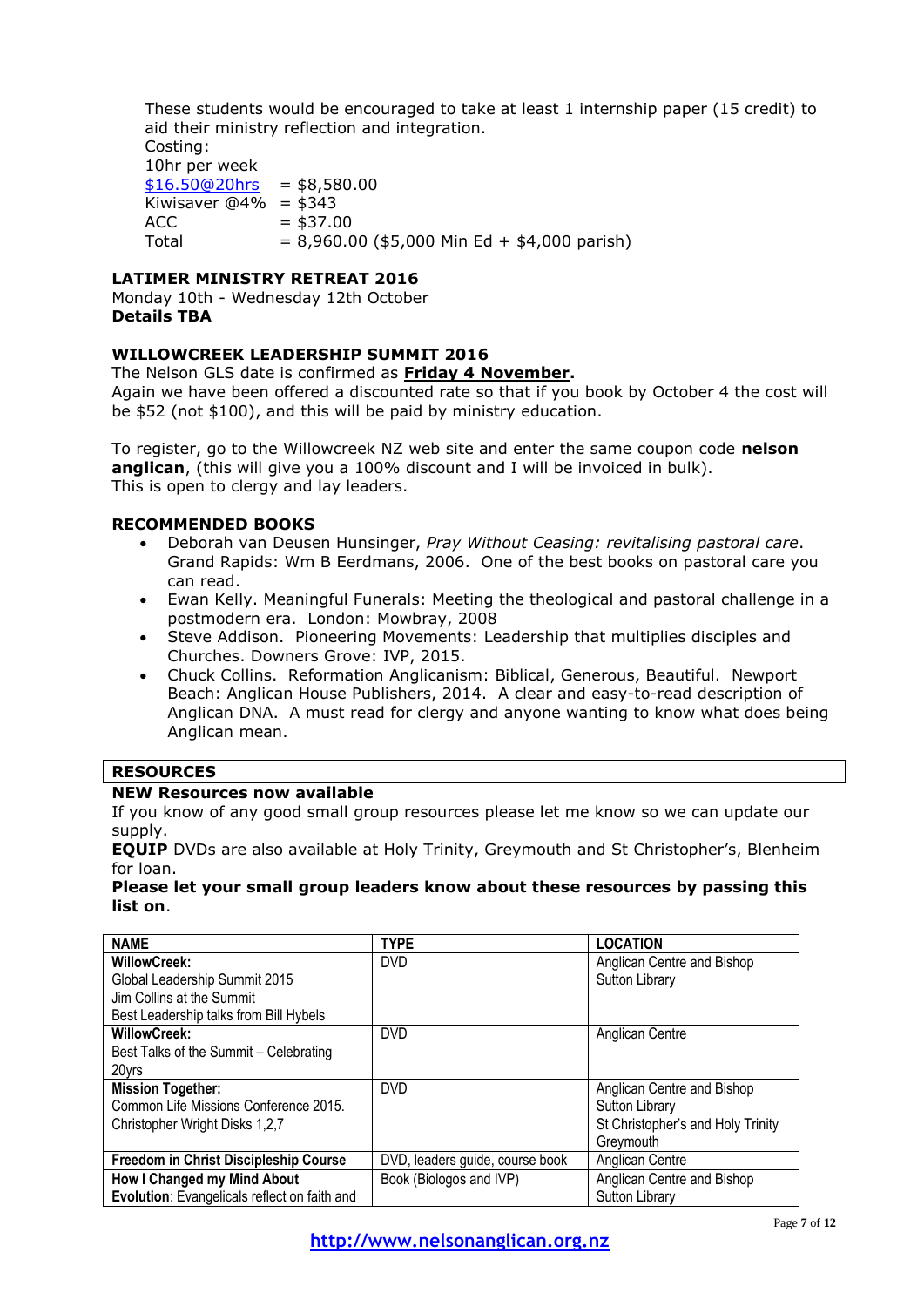| science                                   |             |                            |  |
|-------------------------------------------|-------------|----------------------------|--|
| Pioneering Movements, by Steve Addison    | <b>Book</b> | Anglican Centre and Bishop |  |
|                                           |             | <b>Sutton Library</b>      |  |
| <b>Meaningful Funerals, by Ewan Kelly</b> | <b>Book</b> | Anglican Centre and Bishop |  |
|                                           |             | <b>Sutton Library</b>      |  |

## **Online: via BTC/ Diocesan websites "Resources" sections.**

BTC has now established a platform to make video presentations available at [www.bishopdale.ac.nz/resources.](http://www.bishopdale.ac.nz/resources)

### **Free Online Resources.**

Free Lectionary/Theme based resources and for all ages. <http://connectible.nz/> http://localsharedministry.com/

### **Questions on Theology and Science.**

**BIOLOGOS** is an organization founded by Francis Collins, of dedicated evangelicals committed to the relationship between the Christian faith and science. They have a new site for "pastor resources" which has very good resources for many of the difficult questions people ask. Check it out http://biologos.org/news/september-2014/new-pastor-resourcecenter.

New Resource: http://biologos.org/resources/the-big-story/

**ISCAST** is an Australian organisation (with many NZers and expats) dedicated to exploring the interface between science and the Christian faith. Its membership consists of scientists, theologians and professionals with standing in their own fields and a commitment to the Christian faith. Their website has many good resources that tackle many questions about science and faith. See http://www.iscast.org.

### **InterChurch Bioethics Council.**

The **InterChurch Bioethics Council** (ICBC) is composed of appointed representatives from Anglican, Methodist and Presbyterian Churches for the purpose of addressing crucial ethical issues in NZ relating to bioethics [http://www.interchurchbioethics.org.nz.](http://www.interchurchbioethics.org.nz/)

## **SOCIAL SERVICES**

24 July 2016 is Social Service Sunday

Dear everyone – ACCT is entering a busy phase now with applications for Nelson/Richmond based applications in for the Foster-Barham trust project funding and applications for OPMF closing 1 August. Then Tindall Foundation funding closes on 1 September and finally ACCT – Diocesan social services funding closing on 1 October. I am excited by the conversations I'm having with those of you thinking ahead for the development of ministry opportunities in 2017. Go well and be blessed in what you are doing.

Gerrie Mead [socialservices@nelsonanglican.nz](mailto:socialservices@nelsonanglican.nz) Social Services Enabler



**Save the date**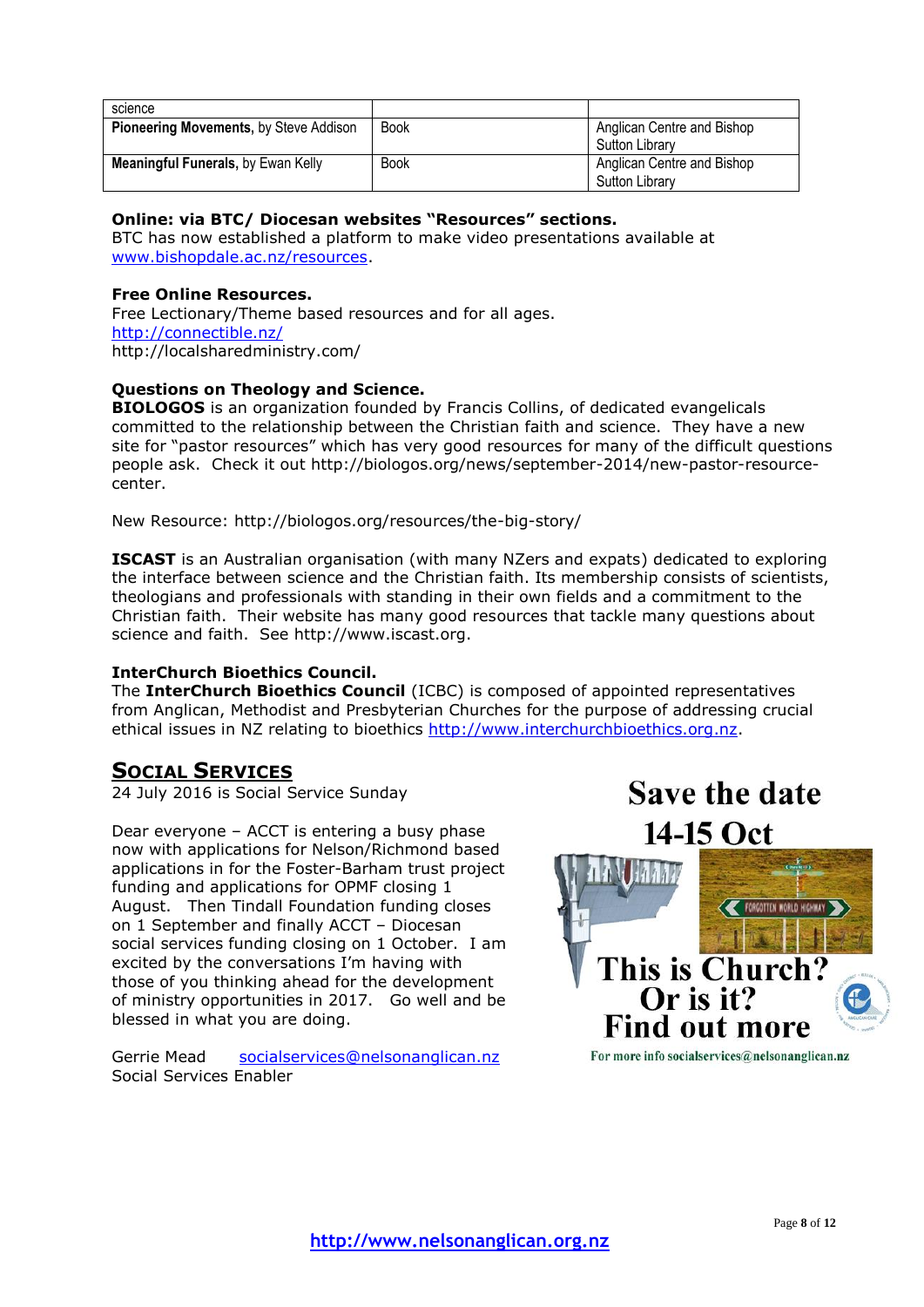# **ENABLER FOR OLDER PERSONS MINISTRY**

Dear colleagues, On 26<sup>th</sup> June this year I celebrated the 39<sup>th</sup> anniversary of my ordination as a Deacon back in Liverpool.

On July 30<sup>th</sup> I will be marking my  $65<sup>th</sup>$  birthday and I am writing this piece the day after I have applied for my Superannuation. Note: I celebrated the anniversary of my ordination but I shall be marking my significant birthday! What a salutary thought!

When I was ordained in 1977 I didn't expect that I would be in New Zealand when this anniversary came around, but come around it has and all too quickly. What I am saying is this. At whatever age you are or at whatever stage of ministry you are at, take the present opportunity to serve God to the best of your ability, never putting off until tomorrow what you can do today. That is especially true when it comes to the care of God's people, isn't it? As I cast my mind back over almost four decades of ordained ministry, I still recall with regret the people I did not visit or the books I did not read or the ministry plans I did not implement. So take it from an 'old-stager' never put off caring for your people because you may be denied the opportunity to pick it up in the future and regret it for the rest of your life.

All baptised persons are given a ministry: the tragedy comes when people fail to understand that. Talking to lots of retired people I get to hear of many regrets – "I wish I had …." As you welcome more and more older Christians in your Churches, work with them to discern their ministry gifts and then enable them to put their gifts into practise. This would make for a great Church. I would love to see this happening all over our diocese.

Thank you for the welcomes I have received at the various Vestry and Management Team meetings I have been attending. And please remember, if your parish has to re-apply for Older Persons Ministry Fund grants for 2017/8/9 your application (including a Vestry/Management Team motion of approval) must be received at the Anglican Centre by my birthday – July  $30^{\text{th}}$ !!

Oh, and please note, this is NOT a notice of my retirement but when that decision has been made, I will let you know. Until then it is ministry as usual.

Best wishes, Charles Tyrrell QSO Enabler

## **YOUTH COORDINATOR**

**Hi everyone,** we are officially into the winter months now - In Nelson we had our first frost this morning and it reminded me that I need thicker socks. I was encouraged by our first Charge turn out a week or so ago and inspired by what I heard at the last Order of the vine event, great stuff. Enjoy the break this weekend for those taking Queen's birthday off and may God be with you as you minister to your amazing young people.

**The Sauce** – Friday, 8 July. St Barnabas, Stoke 7-9pm . For any Sauce related thoughts, feedback and questions remember to chat to Nathan.

**Nelson/Tasman Youth Leaders Brekkie** We're inviting senior youth pastors from around the Nelson / Tasman regions to a brekkie to foster networking and to build relationship across the churches. This is a separate event from our local Anglican one and will be happening on Tuesday 26 July at Deville Cafe 8.00am-9.30am FREE feed ;)

## **Charge Leadership -** 19 August, 16 Sept, 18 Nov, 2 Dec

It's time to re-launch our Charge Leadership program and we're excited to be doing so next term. A little different from previous years, this time around Charge will be aimed at senior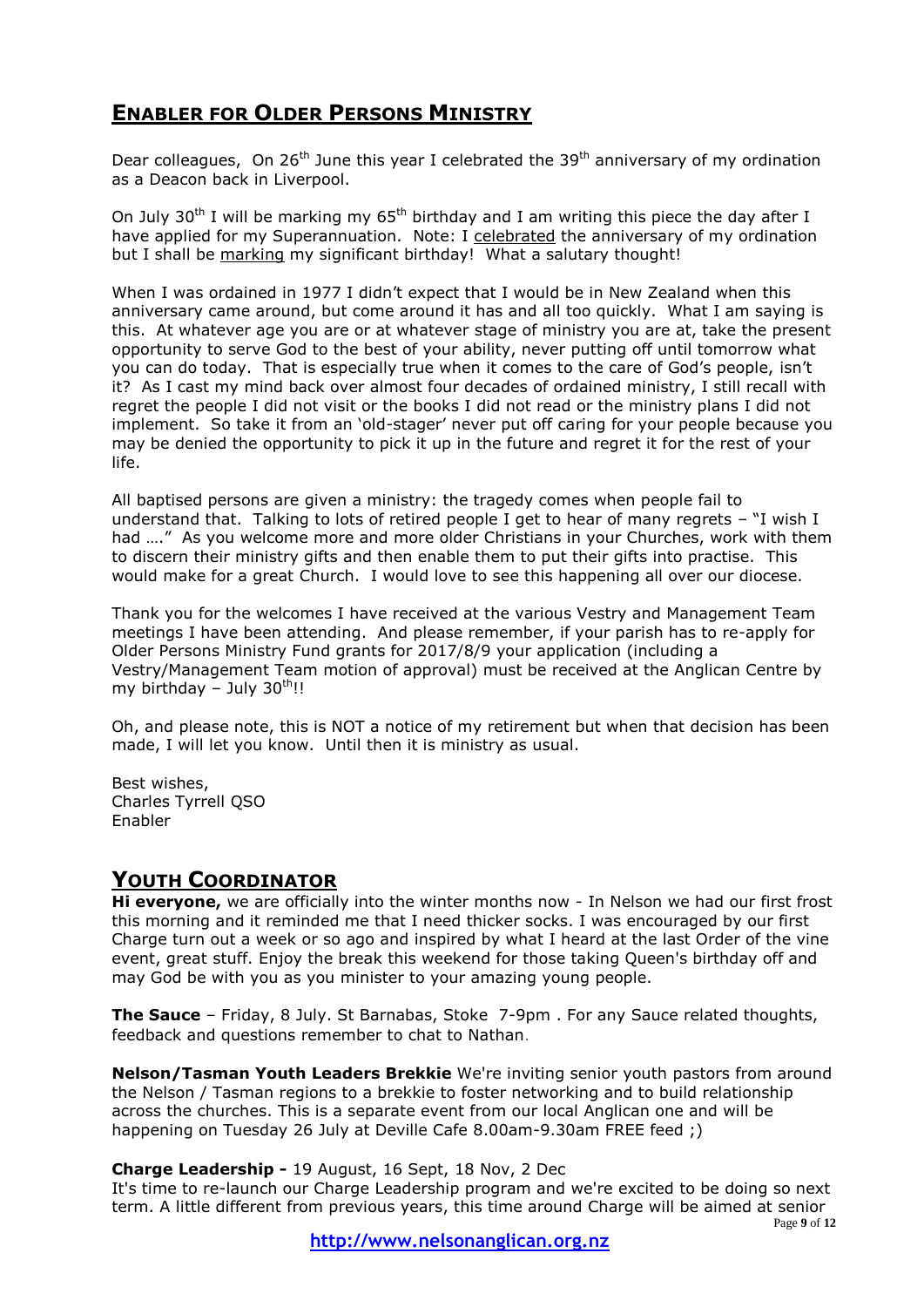high school youth and emerging young adult leaders from within our Nelson / Waimea parishes. The content will be a mix of quality teaching around leadership heart and culture with a real practical component where our crew can learn valuable skills and put them to work, hopefully helping them to become the best leaders they can be... The program will run for seven sessions over the rest of the year, once per month on the same night as the Sauce - meeting 5pm till 6.30pm which will include dinner on us. Our Charge leaders will also be subsidised to go to Spring Camp as part of the programme. If you have any keen youth please feel free to spread the word and let them know about the program - the first night in May will be a launch where people can come check it out before committing - youth leaders are welcome to attend this with their youth.



**The Abbey** is a national conference for Anglican youth leaders. Most of you guys have been before, but if you haven't it's the best youth leaders conference around.

Dates this year are the 26th-28th of August and The Abbey is being held at Living Springs in Chch.

Like the last few years we are keen to get you and your senior youth leaders along (senior meaning Years 11-13). We are expecting the Charge leaders to attend which should mean we've got 20 or more peeps coming from the Nelson dio.

Finances work like this: You or your church needs to cover the \$125 (per person) for registration. Once you've registered we will buy you a flight to and from Chch and pay for your shuttle bus costs. You can register <http://www.anglicanyouth.org.nz/theabbey> The last day for registration is the 24th of July and this year the Abbey have capped their numbers at 300. So let us know asap if planning to attend.

LUKE SHAW: Youth Coordinator OFFICE +64 035483124 Mobile 0212772186 [youth@nelsonanglican.nz](mailto:youth@nelsonanglican.nz) NATHAN HUGHES: Youth Assistant Mobile 021 1103 322 [youth.assist@nelsonanglican.nz](mailto:youth.assist@nelsonanglican.nz)

# **BISHOP SUTTON LIBRARY**

### **New Books in the Bishop Sutton Library**

#### **Joseph Loconte – A hobbit, a wardrobe and a Great War: how J.R.R. Tolkien and C.S. Lewis rediscovered faith, friendship, and heroism in the cataclysm of 1914- 1918. Nashville, Ten. : Nelson Books, c2015.**

This book explores the creative friendship of Tolkien and Lewis. Both men fought on the front during the Great War and they drew on this cataclysmic experience "to illuminate the human condition" and to insist that "grace can overcome human frailty and even the darkest powers set against us".

#### **Tom Roberts – Joan Chittister : her journey from certainty to faith. Maryknoll, New York : Orbis Books, c2015.**

Joan Chittister is a prodigious writer and has been described as "one of the most beloved spiritual leaders of our times". In this engaging biography Roberts describes her childhood, her college years and her journey of faith in the Erie Benedectine religious community where she was prioress for 12 years.

Joan is recognized internationally as an inspiring advocate for justice, peace and women's rights. She realizes that "contemplative life is not served by separation from the world, but that God is best served by full engagement with all creation, especially those at the margins". The snippets of her ideas on God and spirituality found in this biography, entice one to read more of her work.

### **Quote for the day**

"It is good to have an end to journey towards, but it is the journey that matters in the end" – Ursula Le Guin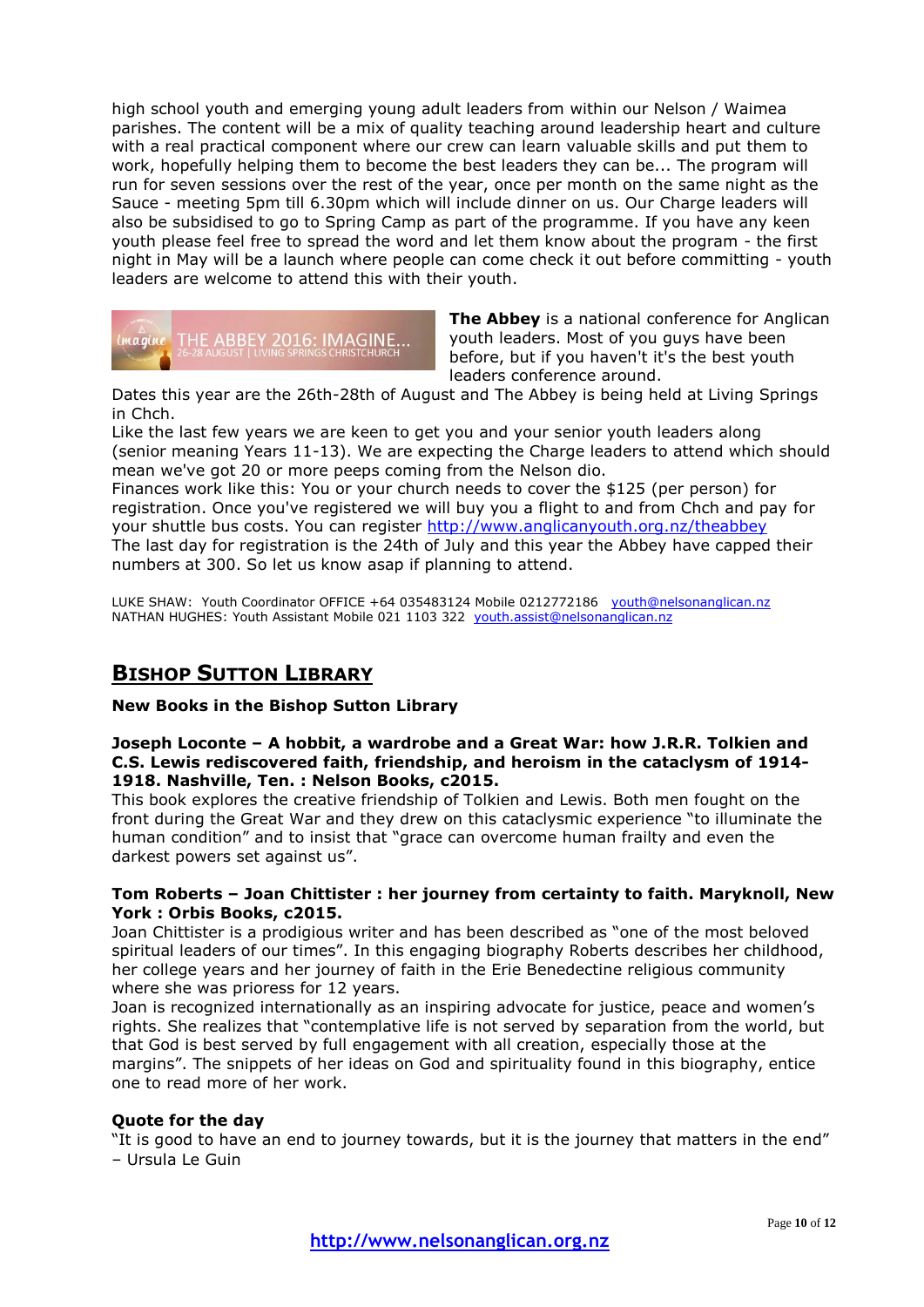#### **New Books for Ministry Training Amy Hanson**. **Baby Boomers and beyond : tapping the ministry talents and passions of adults over 50**. San Francisco, CA : Jossey-Bass, c2010. **John Piper & D.A. Carson**. **The pastor as scholar & the scholar as pastor**. Nottingham: Inter-Varsity Press, c2011.

Jennifer Patterson - Bishop Sutton Library Tel. (03) 548 8785 Ext 4 [library@bishopdale.ac.nz](mailto:library@bishopdale.ac.nz)

## **VACANCIES IN OUR DIOCESE**

Golden Bay Parish – full time Vicar Closing date for applications: Wednesday, 6 July 2016 Application forms and Parish Profile are available through the Bishop's office Email: [bishops.pa@nelsonanglican.nz](mailto:bishops.pa@nelsonanglican.nz) Ph: 03 5483124 The Parish Profile is also available on [www.nelsonanglican.org.nz](http://www.nelsonanglican.org.nz/) go to 'Vacancies'

# **VACANCIES IN OTHER DIOCESES**

## **Christchurch Diocese**

Opawa-St Martins - Vicar

The parish has a diversity of faith journeys and experience, but all parishioners value the Eucharist. We require a priest who will continue to draw from Anglican traditions and celebrate in a liturgical manner that reflects our heritage, while being open to allow new interpretations of Anglican worship to evolve.

Our parish has a pool of talent able to be harnessed and utilized by the right leader who encourages and empowers people to use their gifts and talents for Christ's service. The vicar is a key and visible link between the church and St Mark's School. As chaplain, and having a pivotal role on the Board of Proprietors, the vicar is instrumental in nurturing and energizing the Anglican Special Character of the school. The vicar will therefore need to be able to relate well to school children, to encourage young people towards faith in Christ, and to present the Gospel to them in an age-appropriate manner.

The parish of Opawa-St Martins offers a unique opportunity for a prayerful leader who can encourage the developing ministries of parishioners and the school community in the context of a rich Anglican heritage. A parish profile and an expression of interest form are available by emailing the office of Bishop Victoria Matthews of the Diocese of Christchurch: [bishopspa@anglicanlife.org.nz](mailto:bishopspa@anglicanlife.org.nz) or by phoning 03 348 6701.

Applications, which must include a CV, a response to the profile of not more than four pages, and a statement about your faith and personal approach to ministry, are requested by 20 July 2016, are to be sent to [bishopspa@anglicanlife.org.nz](mailto:bishopspa@anglicanlife.org.nz)

## Parish Of Hornby, Templeton and West Melton

We are an evangelical Anglican Parish, who are seeking an experienced leader who is biblically focused and spirit-filled, with a gift of biblical interpretation and teaching. We are seeking someone to guide our Parish and lead us through tough decision making in the future as we downsize from three churches in our Parish.

We have different types of services each week, Holy Communion to Family Services to Prayer and Praise evenings. We are looking for someone who is open to different types and styles of worship.

We seek a priest who understands a multi-centred parish. Our parish is a mixture of rural, semi-rural and urban.

We are on the lookout for someone who will help us grow, both in numbers and in faith. We seek someone who is mission focused, both local and overseas. We are community mission focused and seek a leader who will help us to continue to develop in this area. In 2016 we intend to create a new vision for our Parish. We seek someone who will be able to help guide and support us through this process.

Most importantly of all we seek someone who is Christ-centred, Spirit-led and will accept